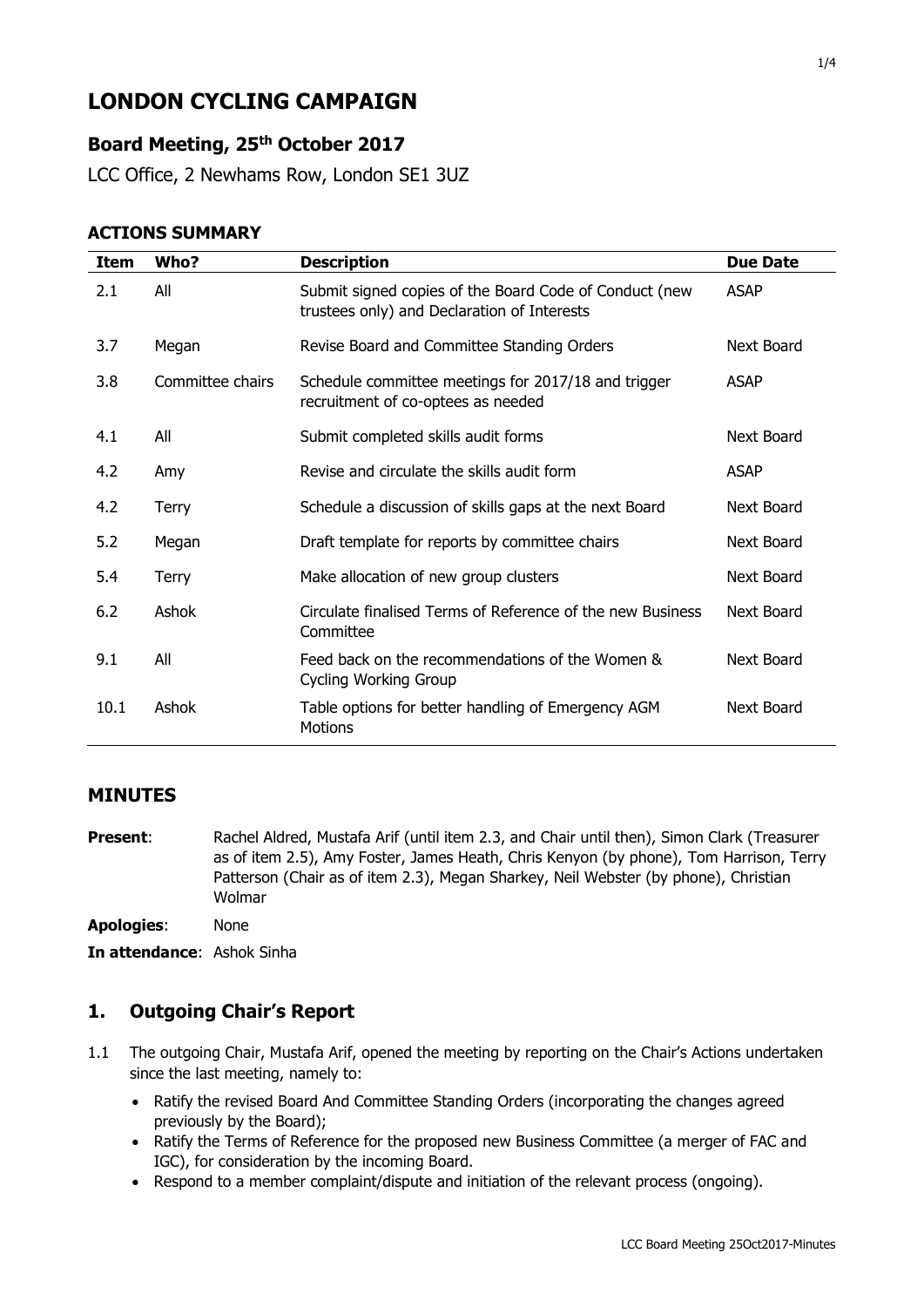# **2. Election of Officers**

2.1 Ahead of the officer election and committee appointments, Ashok reminded new trustees to submit their signed copies of the Board Code of Conduct and all trustees to submit their completed Declaration of Interests forms.

**Action**: all to ensure they have submitted the above documents.

- 2.2 He confirmed that all necessary filing to remove and appoint directors at Companies House had been performed, with LCC's records at the Charity Commission similarly updated.
- 2.3 Terry offered to serve as Chair for 2017/18, and was elected unanimously by the Board. She then took the Chair.
- 2.4 Mustafa left the meeting with the warm thanks and appreciation of everyone for the service he had given over the last eight years as an LCC trustee and as Chair for the last nine months.
- 2.5 Simon Clarke offered to serve as Treasurer for 2017/18, and was elected unanimously by the Board.
- 2.6 Two trustees stood as Vice Chair of LCC for 2017/18: Christian Wolmar and Amy Foster. After speeches, Amy was elected to the position.

## **3. Composition of Committees**

- 3.1 Tom volunteered to Chair the Campaigns & Active Membership subcommittee of the Board, and James volunteered to Chair the new Business subcommittee. The Board agreed to appoint each as such.
- 3.2 Rachel volunteered to continue to Chair the Policy Forum, which was approved by the Board.
- 3.3 Whilst noting that any trustee may attend any Board subcommittee at any time, the following were trustees were appointed to formally serve on the following committees:
	- Campaigns & Active Membership: James, Chris, Megan, Christian, Rachel (Tom to Chair)
	- Business: Simon (automatically a member as Treasurer), Terry, Megan, Neil (James to Chair)
	- Policy Forum: Amy (Rachel to Chair)
- 3.4 Ashok summarised the recommendation of the outgoing Board that the Human Resources Committee be replaced by a Board Human Resources portfolio holder, with that person convening HR projects as needed (and people to serve on ad hoc working groups to oversee those projects). He gave previous examples of how this had been done e.g. the full re-write of the Staff Handbook in 2015 (which contains all HR-related material relevant to staff) and the Equality and Diversity Strategy in 2016.
- 3.5 This replacement was approved, with Megan appointed as the new HR portfolio holder.
- 3.6 Terry explained that she, Ashok and others believed we should move to an open recruitment process for co-options to Board subcommittees rather than the Chairs of those committees making such cooptions on recommendation. The Board agreed that there should not be direct elections to make cooptions, for reasons that included the need to identify specific skills gaps and target recruitment.
- 3.7 The move to an open recruitment process for co-options to Board subcommittees was approved, and Megan volunteered to revise the Board and Committee Standing Orders so as to reflect this.

**Action**: Megan to revise the Board and Committee Standing Orders.

3.8 It was agreed that subcommittees would trigger co-options as needed.

**Action**: committee chairs to diarise meetings as per the schedule previously circulated (or reschedule dates as needed) and trigger the recruitment of co-optees as needed.

#### **4. Board Induction**

4.1 Amy asked all trustees to make sure they submit their completed skills audit forms; it was agreed that the form be revised to specify a sliding scale response of (say) 1-5 rather than a binary yes/no.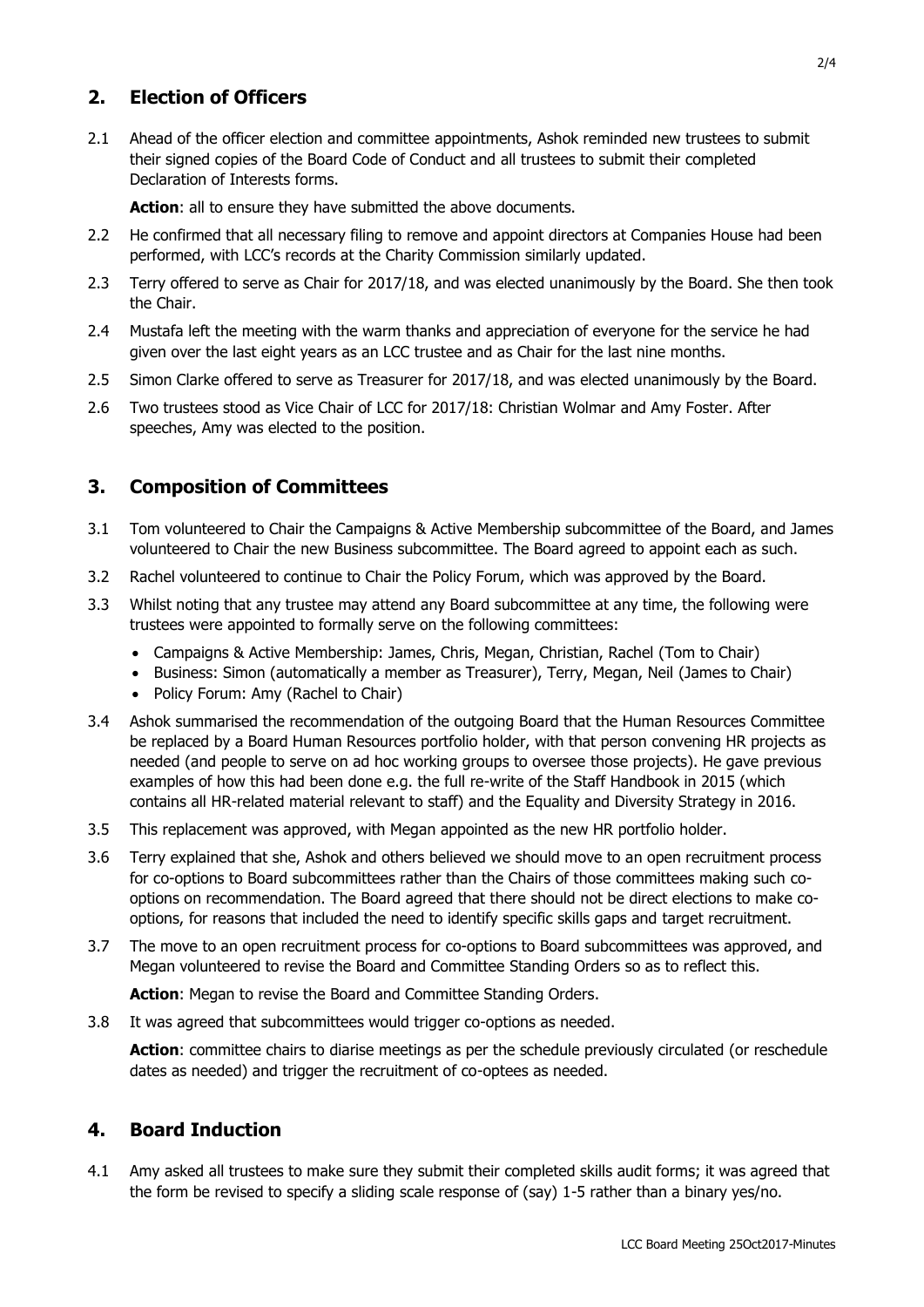**Action**: all to ensure they have submitted their skills audit forms.

4.2 Amy agreed to table a full matrix of skills for discussion (and identification of gaps) at the next Board meeting.

Action: Amy to complete the matrix and Terry to put this topic on the next agenda.

- 4.3 Amy agreed to recirculate the details of a trustee training course she had previously sent round and Terry noted that she was intending to join a specialist network for charity Chairs and Vice Chairs.
- 4.4 The Board thanked Amy for all the work she had put into the trustee induction and helping to establish the new Board.
- **5. Actions and Matters Arising from the Minutes of the 20th September Board**  (Previously approved by email)
- 5.1 New trustees were informed that the Board had been using Trello for some months to manage the implementation of actions/workstreams. After a wide-ranging discussion of the Board's needs and possible online solutions, the Board agreed to track actions by reference to the Minutes pro tem, with a full discussion and identification potential online tools at the Board Awayday in January.
- 5.2 Item 1.1 (template for reports by Board subcommittee chairs) was rolled over with Megan agreeing to pick it up.

**Action**: Megan to draft the template for Boar approval.

- 5.3 Item 1.2 (restarting Board subcommittee reports to the full Board) was also rolled over until the next meeting.
- 5.4 Item 3.2 (engaging local groups Terry explained to new trustees that the previous Board had decided that each trustee should be allocated a set of LCC Borough Groups with whom links should be established. The purposes of this included: to give greater visibility of the Board to groups; open a channel of communication between groups and the Board; offer support to groups. The Board agreed that Terry should make an allocation for 2017/18, prioritising under-visited groups and those with whom engagement with the Board and/or the centre had been low.

**Action**: Terry to make allocation of new group clusters.

- 5.5 Item 3.2 (creation of non-borough groups) was rolled over the first meeting of the new Campaigns & Active Membership subcommittee.
- 5.6 Item 5.2 (the outgoing Chair to publish a Board Report ahead of the AGM) was not done. Ashok confirmed that a CEO's report was published in advance of, and circulated at, the AGM.
- 5.7 Item 8.3 (circulate the final version of the ToR of the proposed new Business Committee) was done.

#### **6. Business Subcommittee**

- 6.1 The Board accepted the recommendation of the previous Board that the Finance & Admin and Income Generation subcommittees be merged into a new Business subcommittee.
- 6.2 The following changes were made to the proposed Terms of Reference of the Business Committee:
	- Purpose of the Committee: add references to (a) reviewing potential consultancy and membership opportunities and (b) oversee strategic membership growth plans.
	- Composition & Structure: delete the graphic and make clear that the committee Chair will be appointed by the Board with the Treasurer and automatic committee member, with other trustees appointed to the committee by the Board. The reference to the possibility that the Treasurer may not be a trustee should also be deleted.
	- *Outputs*: a reference should be added to the committee Chair being required to make a report to each Board meeting.

**Action**: Ashok to finalise the Terms of Reference and circulate.